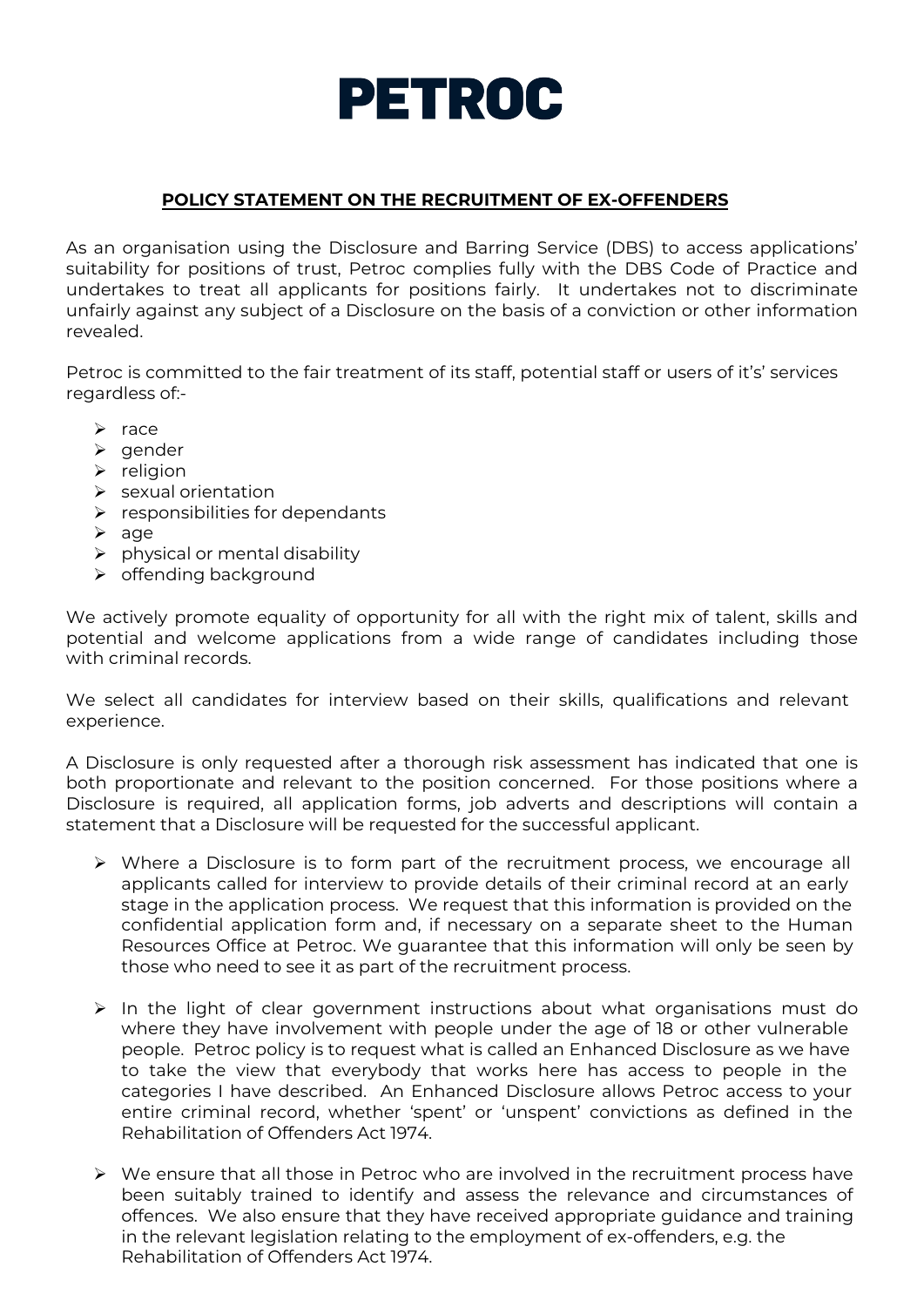- At interview, or in a separate discussion, we ensure that an open and measured discussion takes place of the subject of any offences or other matter that might be relevant to the position. Failure to reveal information that is relevant to the position sought could lead to withdrawal of an offer of employment.
- We make every subject of a DBS Disclosure aware of the existence of the DBS Code of Practice and make a copy available on request.
- $\triangleright$  We undertake to discuss any matter in a Disclosure with the person seeking the position before withdrawing a conditional offer of employment.

**Having a Criminal Record will not necessarily bar you from working with us. This will depend on the nature of the position and the circumstance and background of the offences.** 

*Human Resources Office*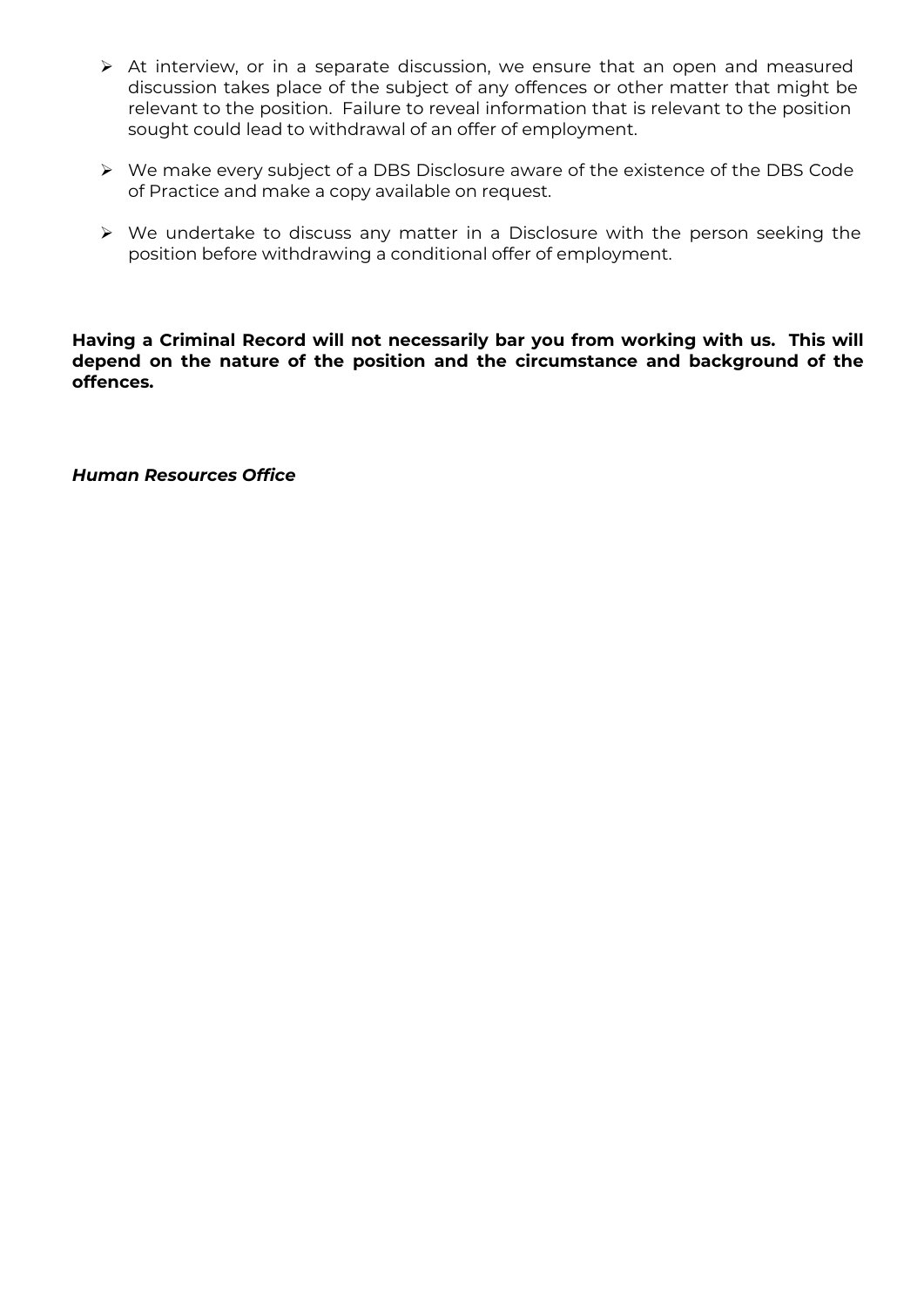

### **POLICY STATEMENT**

## **SECURE STORAGE, HANDLING, USE RETENTION & DISPOSAL OF DISCLOSURES & DISCLOSURE INFORMATION**

As an organisation using the Disclosure and Barring Service (DBS) to help assess the suitability of applications for positions of trust, Petroc complies fully with the DBS Code of Practice regarding the correct handling, use, storage, retention and disposal of Disclosures and Disclosure information. It also complies fully with its obligations under the Data Protection Act 1998 and other relevant legislation pertaining to the safe handling, use, storage, retention and disposal of Disclosure information.

### **Storage and Access**

Disclosure information should be kept securely, in lockable, non portable, storage containers with access strictly controlled and limited to those who are entitled to see it as part of their duties.

### **Handling**

In accordance with Section 124 of the Police Act 1997, Disclosure information is only passed to those who are authorised to receive it in the course of their duties. We maintain a record of all those to whom Disclosure or Disclosure information has been revealed and it is a **criminal offence** to pass this information to anyone who is not entitled to receive it.

#### **Usage**

Disclosure information is only used for the specific purpose for which it was requested and for which the applicant's full consent has been given.

### **Retention**

Once a recruitment (or other relevant) decision has been made, we do not keep Disclosure information for any longer than is necessary. This is generally for a period of up six months, to allow for the consideration and resolution of any disputes or complaints. If, in very exceptional circumstances, it is considered necessary to keep Disclosure information for longer than six months, we will consult the DBS about this and will give full consideration to the data protection and human rights of the individual before doing so. Throughout this time, the usual conditions regarding the safe storage and strictly controlled access will prevail.

### **Disposal**

Once the retention period has elapsed, we will ensure that any Disclosure information is immediately destroyed by secure means, i.e. by shredding, pulping or burning. Whilst awaiting destruction, Disclosure information will not be kept in any insecure receptacle (e.g. waste bin or confidential waste sack). We will not keep any photocopy or other image of the Disclosure or any copy of representation of the contents of a Disclosure.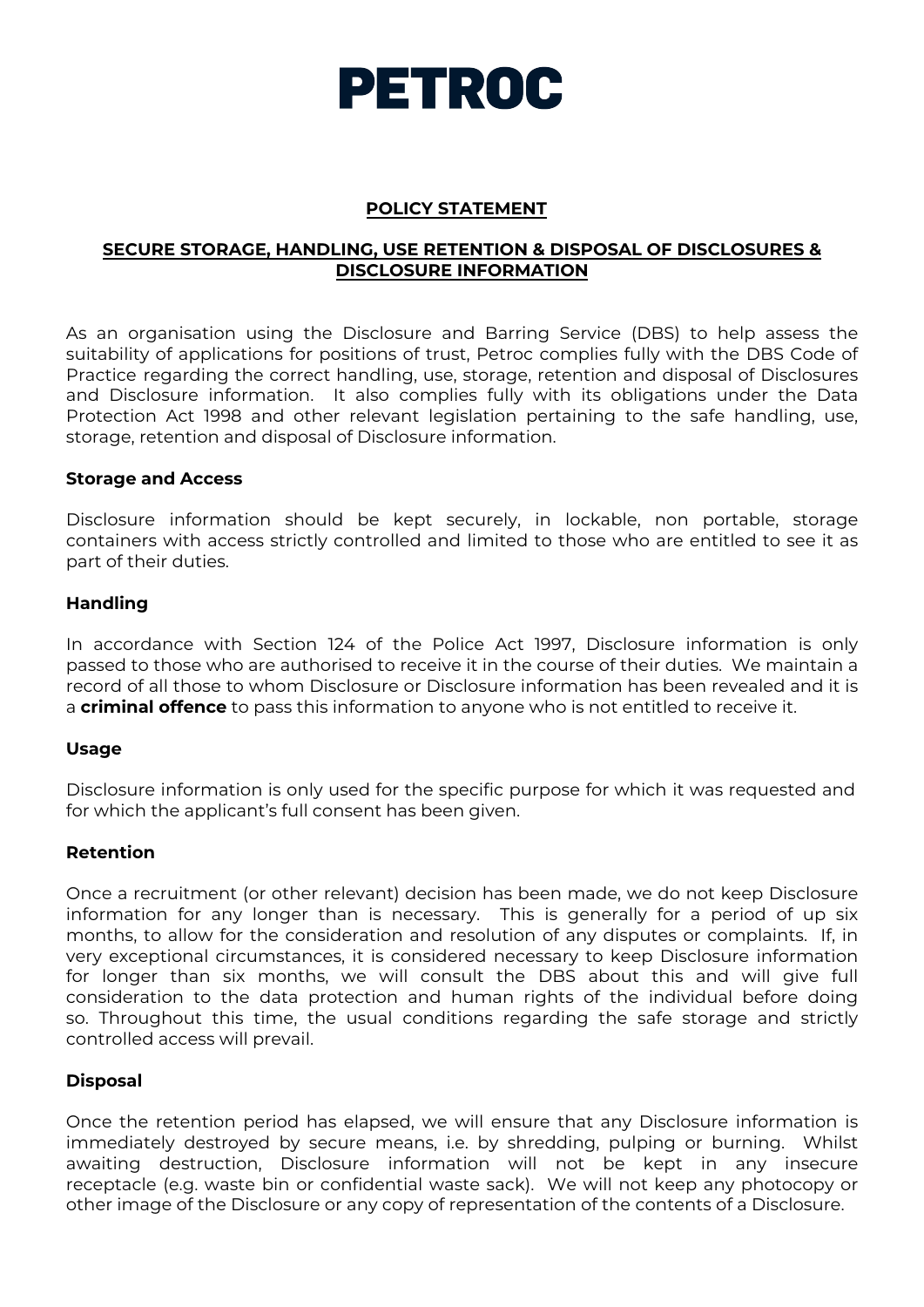However, not withstanding the above, we may keep a record of the date of issue of a Disclosure, the name of the subject, the type of Disclosure requested, the position for which the Disclosure was requested, the unique reference number of the Disclosure and the details of the recruitment decision taken.

## **Acting as an Umbrella body**

Petroc does not act as an Umbrella Body for any other Organisation.

*Human Resources Office*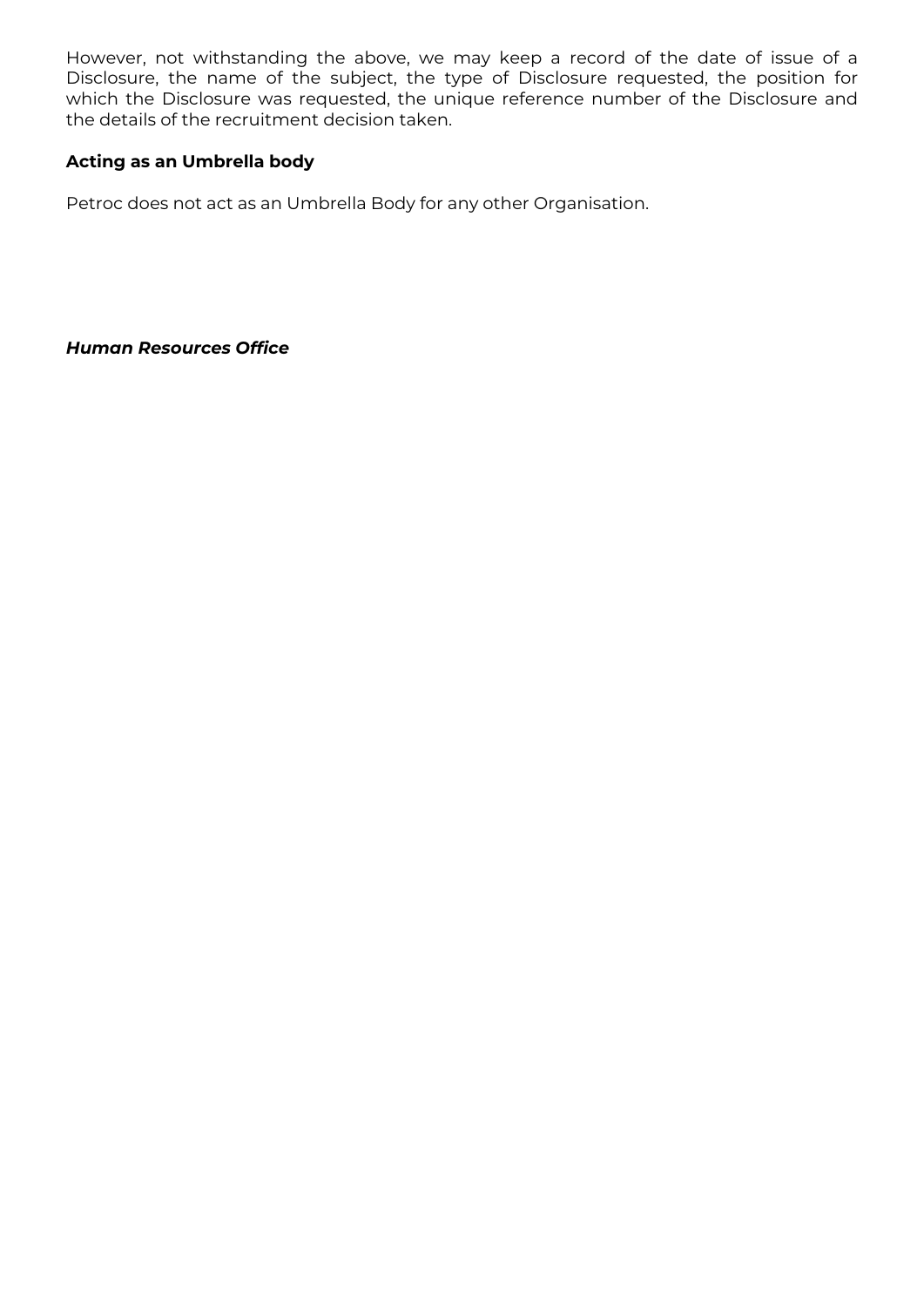# **Guidance Notes to applicants on disclosing information about cautions and convictions in their applications**

Petroc is an educational establishment that provides education to children and vulnerable adults. Therefore the College needs to assess your suitability for the position you are applying for and is entitled to ask questions about your criminal record.

You are required to disclose certain information concerning your criminal cautions and convictions. You must disclose information about spent and unspent criminal convictions (other than a protected conviction) and spent and unspent cautions (other than a protected caution).

You are not legally required to disclose information concerning protected cautions and convictions. To determine if your caution or conviction is protected and whether or not you need to disclose it in your application, you need to refer to the relevant legislation, including the offences listed in The Rehabilitation of Offenders Act 1974 (Exceptions) Order [1975 \(Amendment\) \(England and Wales\) Order 2013.](http://www.legislation.gov.uk/uksi/2013/1198/made)

## **Applicants who were over the age of 18 when the caution or conviction was issued**

## **Do I need to disclose my conviction?**

If your answer to any of the following 3 questions is 'yes', you will need to disclose your conviction:

- 1) Is the conviction for a listed offence?
- 2) Did you receive a custodial sentence/sentence of service detention?
- 3) Have you been convicted of any other offence at any time?

If you answered 'no' to the above 3 questions, have 11 years or more passed since the date of the conviction?

If less than 11 years have passed since the time of the conviction, you will still need to disclose it.

## **Do I need to disclose my caution?**

1) Is the caution for a listed offence?

If your answer to question 1 above is yes, you will need to disclose your caution.

If your answer to question 1 above is no and you were over age 18 at the time of the caution, have 6 or more years passed since the time of the caution?

If less than 6 years have passed since the time of the caution, you will still need to disclose it.

## **Applicants who were under the age of 18 when the caution or conviction was issued**

## **Do I need to disclose my conviction?**

If your answer to any of the following 3 questions is 'yes', you will need to disclose your conviction: